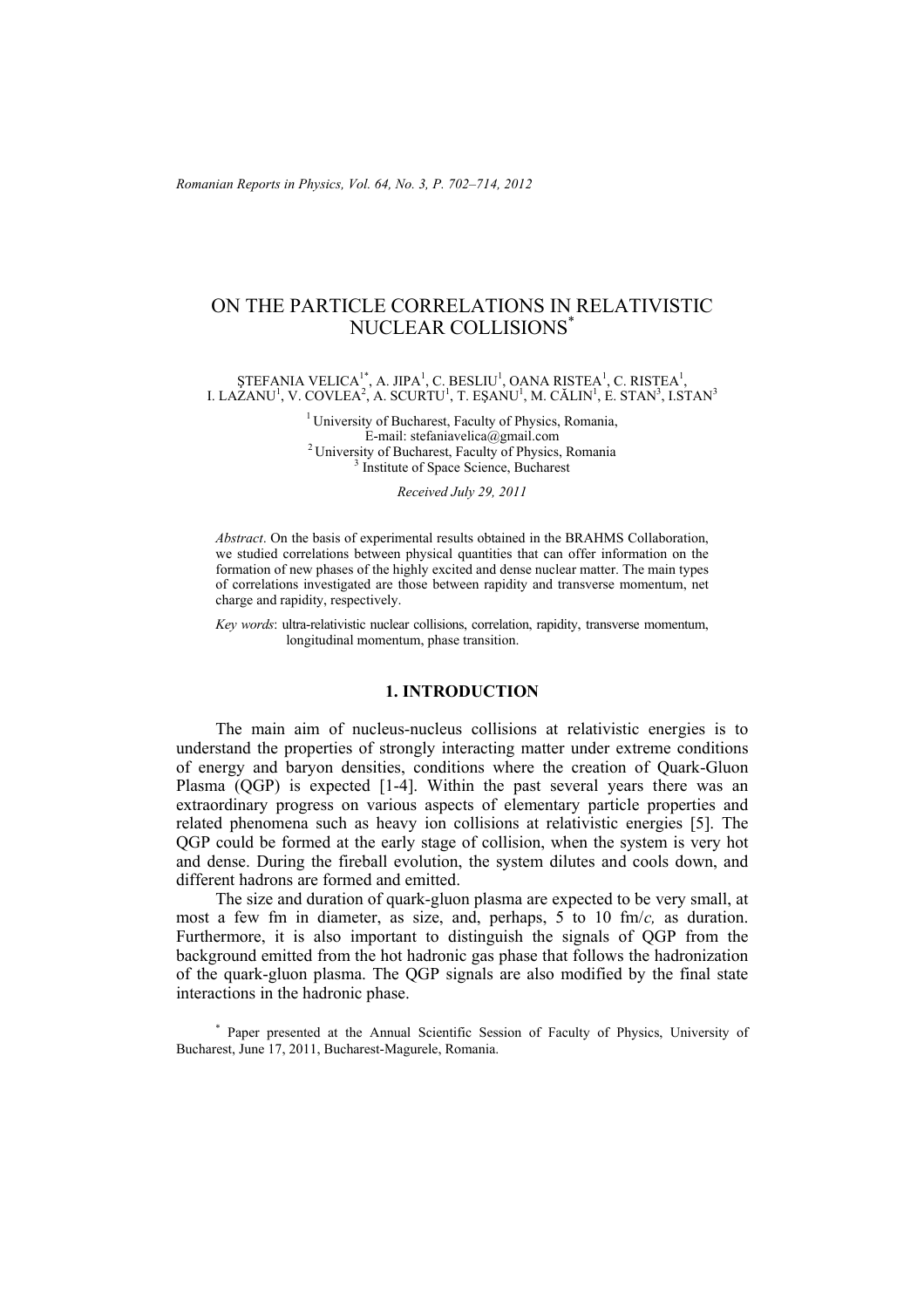The study of correlations and fluctuations in the relativistic nuclear collisions addresses fundamental aspects of the quantum chromodynamics (QCD) [6] and, therefore, the properties of strongly-interacting matter at extreme density and high temperature. Fluctuations have contributions of different nature. Besides the statistical fluctuations due to a finite number of particles in case of heavy ion collisions, there are also fluctuations due to finite range of the impact parameter used for particular centrality *i.e.* volume fluctuation. Both these fluctuations are trivial and add to the dynamical fluctuations which carry the real information about the properties of the system.

Fluctuations are supposed to be sensitive to the dynamics of the system, especially at the phase transition. The study of event-by-event fluctuations of various quantities in relativistic heavy ion collisions like average transverse momentum  $(\langle p_{\overline{r}} \rangle)$ , multiplicity, and conserved quantities such as net charge, is considered as one of the main probes for quark-qluon plasma (QGP) formation [7]. Non-statistical or dynamical fluctuations, which are produced due to correlations arising in the particle production processes, have been of great interest in heavy-ion collision experiments. Fluctuations in temperature and transverse momentum,  $(p_T)$ , are studied in connection with critical phenomena, which are relevant if the transition is close to a critical point [8]. It has been observed that the multiplicity and transverse momentum are strongly correlated, too [9]. It is proposed that the change in  $p_T$  spectra at high rapidities could be one of the possible signals of QGP formation.

In this analysis the experimental results obtained in nucleus-nucleus collisions by the BRAHMS Collaboration, at the available energies at the Relativistic Heavy Ion Collider from Brookhaven National Laboratory (USA) were used. The main results presented are for Au-Au collisions at 62.4 GeV and 200 GeV . The rapidity range − 0.1 < *y* < 3.5 was chosen in the investigation of the rapidity-transverse momentum correlation. The motivation was related to th fact taht the most experimental evidences for the quark-gluon plasma formation are related to it.

These results are compared with others obtained in nucleus-nucleus collisions into a large energy range, from the JINR Dubna Synchrophasotron, up to CERN SPS, for symmetric and asymmetric collisions. Interesting anomal states of the nuclear matter can be observed.

Before the presentation of the experimental results, a short description of the BRAHMS experiment is given.

# **2. THE BRAHMS EXPERIMENT**

The BRAHMS (Broad RAnge Hadron Magnetic Spectrometers) Experiment is one of the experiments at Relativistic Heavy Ion Collider (RHIC) from Brookhaven National Laboratory (BNL) [10-13].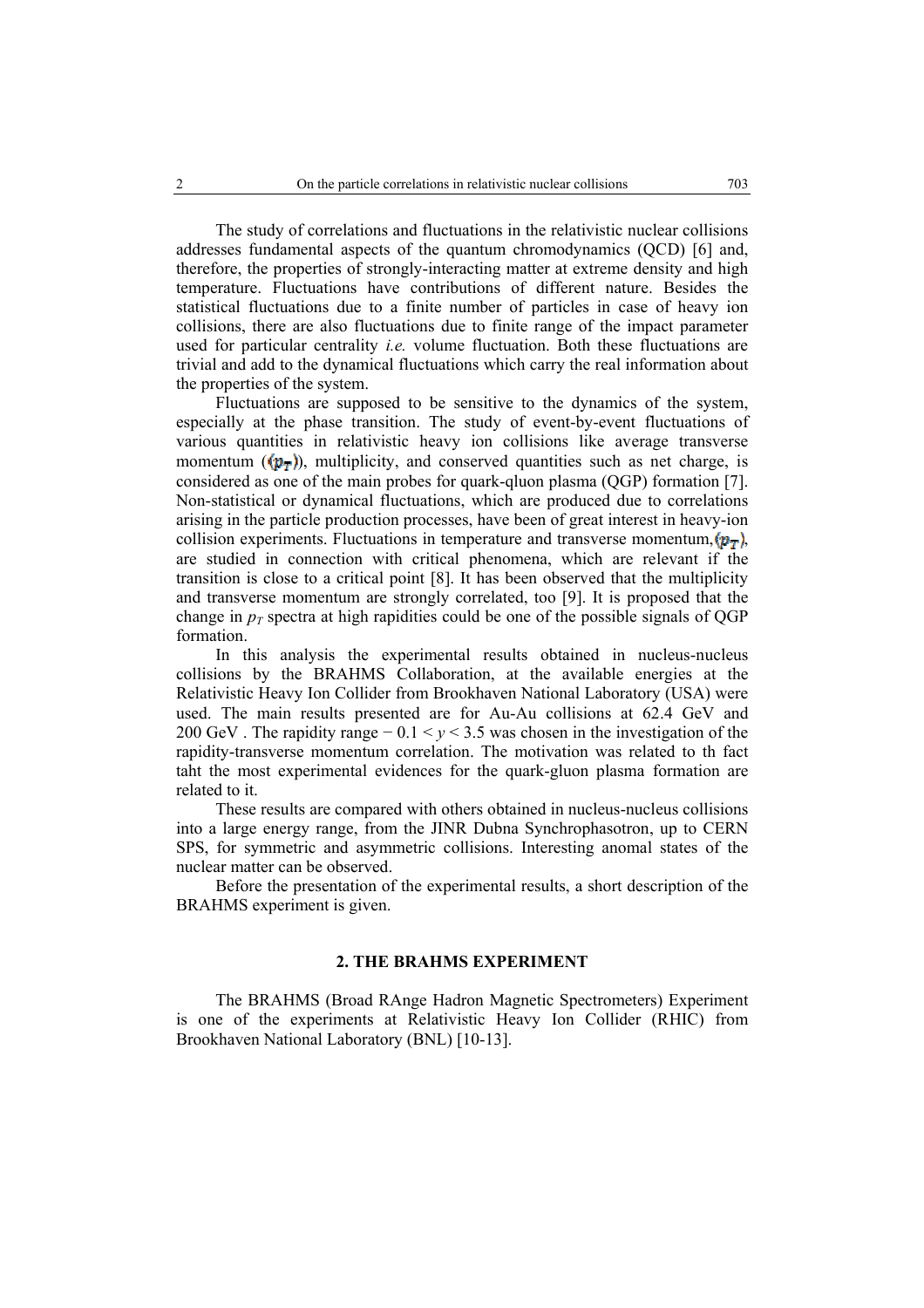In BRAHMS experiment two different regimes can be studied, namely: (a) baryon poor region with a high energy density, created at mid-rapidity; (b) a region at high rapidities, near the initial nuclei, very rich in baryons at relatively high temperature. The BRAHMS experiment well identified charged hadrons  $-\pi^+$ ,  $\pi^-$ ,  $K^+$ ,  $K^-$ , p and  $\bar{p}$  - over a wide range of rapidity and transverse momenta at several energies and beams available at RHIC can be measured.

Taking into account the accelerator system structure and the size of the experimental halls the BRAHMS spectrometers are small solid angle devices. They provide semi-inclusive measurements in very different experimental conditions.

The experiment was designed with two moveable magnetic spectrometers, namely: (i) Forward Spectrometer (FS); (ii) Mid Rapidity Spectrometer (MRS) [10-13].

The Forward Spectrometer covers the angular region  $2.3^{\circ} < \theta < 30^{\circ}$ , and the Mid Rapidity Spectrometer covers the angular region  $30^{\circ} < \theta < 95^{\circ}$ . The pseudorapidity ranges covered by the two spectrometers are:  $1.3 < \eta < 4.0, 0.1 < \eta$ < 1.3, respectively. To the two magnetic spectrometers three event characterization detector systems have been added; they provide global information. The three detectors systems are the following: Beam-Beam Counters (BBC), multiplicity detector and Zero Degree Calorimeters (ZDC). Together, the three detector systems will provide centrality coverage in the mid rapidity region, namely:  $-2.2 < \eta < 2.2$ , in the region 3.2  $\leq$   $\eta$  |  $\leq$  4.3, as well as at 0<sup>0</sup>. A top view of the BRAHMS experiment is shown in Fig. 1.



Fig. 1 – A top view of the BRAHMS experiment.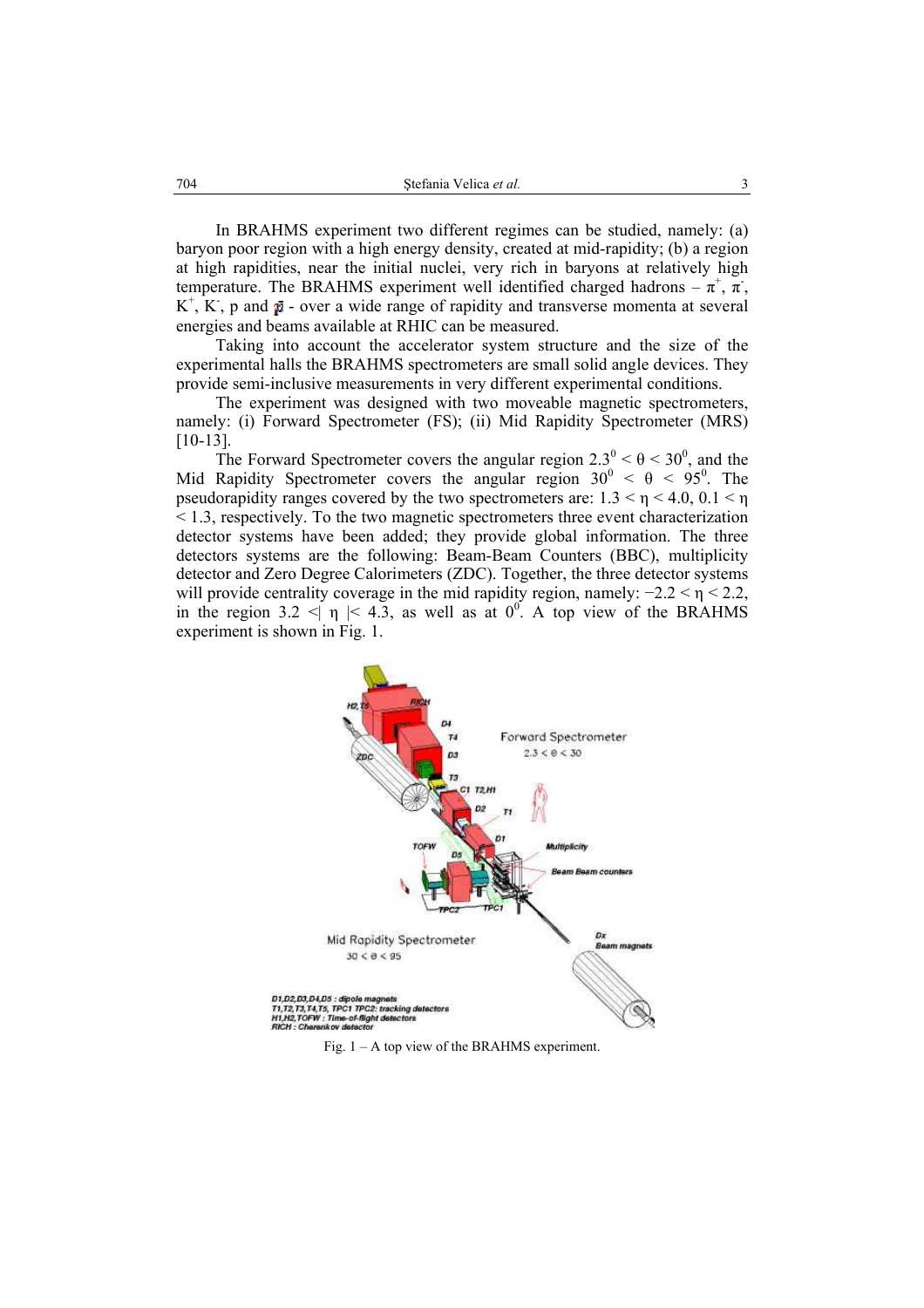### **3. RAPIDITY – TRANSVERSE MOMENTUM CORRELATIONS**

Dynamical fluctuations could be analyzed in the relativistic nuclear collisions by using the correlations between different parameters with dynamic significance.

A possible observation of dynamical fluctuations associated with phase transition will provide direct information on the order of the transition and the effective degrees of freedom in the previous phase. In the BRAHMS experiment from RHIC-BNL, for the Au-Au collisions at 200 A GeV, in the center of mass system, the hadron multiplicities produced in these collisions and the correlations between them are observable that can provide information on the nature, composition and size of their medium.

Statistical interpretation of the particle production in these collisions at very high energies is a good approach because of the fact that a large multiplicity of particles is obtained. Therefore, to describe the multiplicity and particle production ratios are used statistical models (they consider that the nuclear matter created in these collisions form an ideal gas composed of hadrons and resonances, whose composition is governed by statistical laws).



Fig. 2 – Ratios of particles measured (symbols) and statistical model calculations (lines) for collisions Au-Au at 130 A GeV (left) and 200 A GeV (right), in center of mass system. These ratios were measured at midrapidity [14].

Figure 2 shows a good description of experimental data obtained by experiments at RHIC. Baryonic chemical potential  $\mu_B$  decreases with increasing energy, whereas for chemical freeze-out temperature it is not observed a significant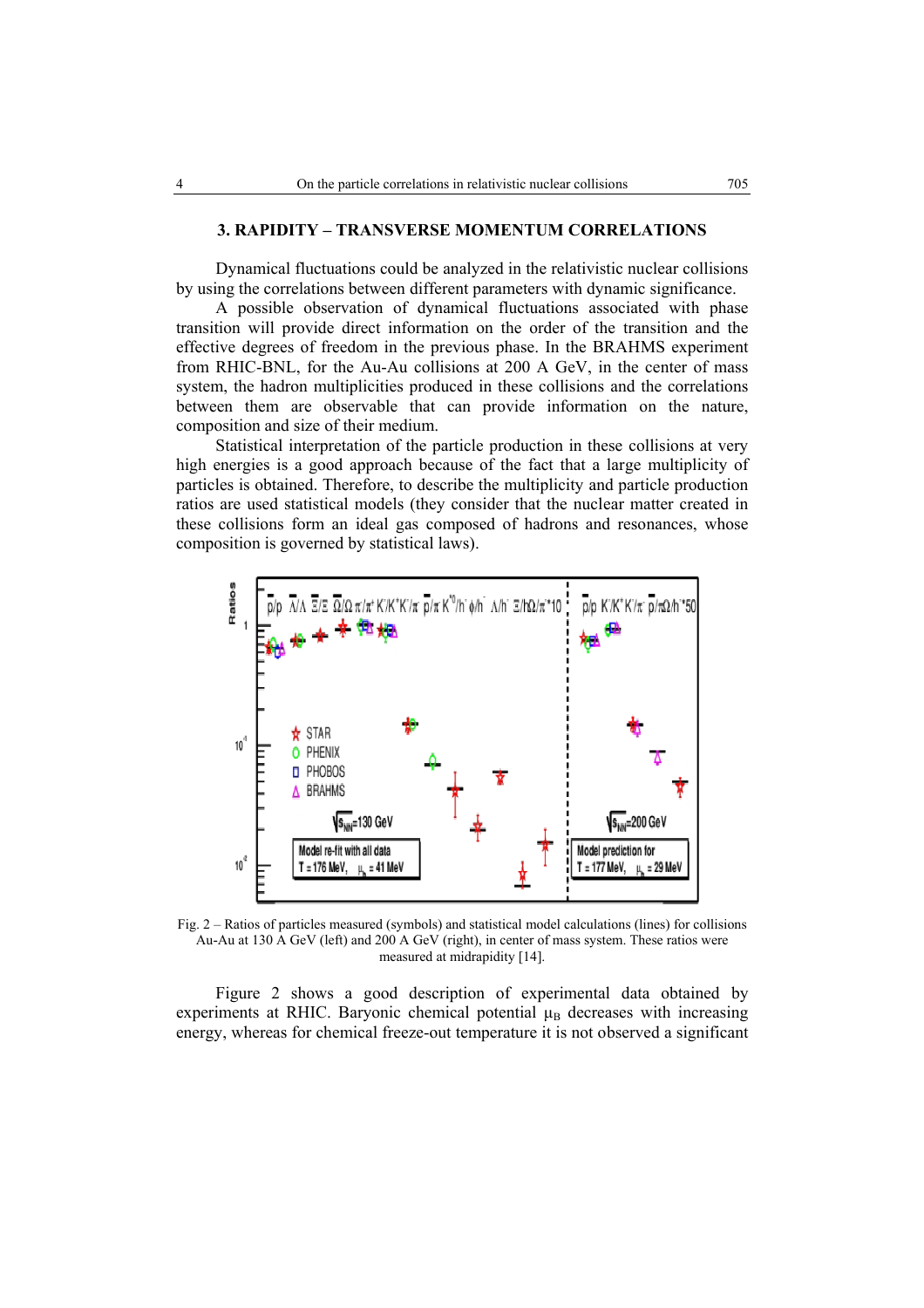change. The low value of the baryonic chemical potential obtained in Au-Au at 200 A GeV, in center of mass system, indicates a very small net baryonic density of the environment and an increase of the transparency of the collision.

From Fig. 3 is observed that ratios of the kaons and the protons are strongly correlated in the rapidity range from 0 to 3. The blue line from the Figure 3 represent the Becattini statistical model [14] calculations and is observed a good agreement over a wide range of energy and centrality, being an indication of the fact that the system is in chemical equilibrium in the ranges of energy,  $\sqrt{s}$ , and rapidity, *y*, considered.

Main emphasis of the present work is to study the correlations between rapidity-transverse momentum and longitudinal momentum-transverse momentum, in a large energy range *i.e.* the work is primarily directed to understand the formation of exotic matter under extreme conditions of density and temperature (study the nature of phase transition) through presence of the correlations between different physical quantities which are one of the various predicted signatures of the phase transition from hadronic phase to QGP phase in heavy ion collisions. These signatures are expected to provide information about the formation of a deconfined state of matter in high-energy heavy ion collisions.



Fig. 3 – The correlation between ratios of production of the kaons and the protons. Lines represent the predictions of the statistical model Becattini. Scale from the top for baryonic chemical potential is in MeV. Also, are presented and similar ratios produced in heavy ions collisions at AGS and SPS [14].

In a central ultrarelativistic collision (Au-Au) at RHIC are expected to produce about 10000 particles per collision, and thus present the remarkable opportunity to analyze, on an event-by-event basis, fluctuations in physical observables such particle multiplicities, transverse momenta, correlations and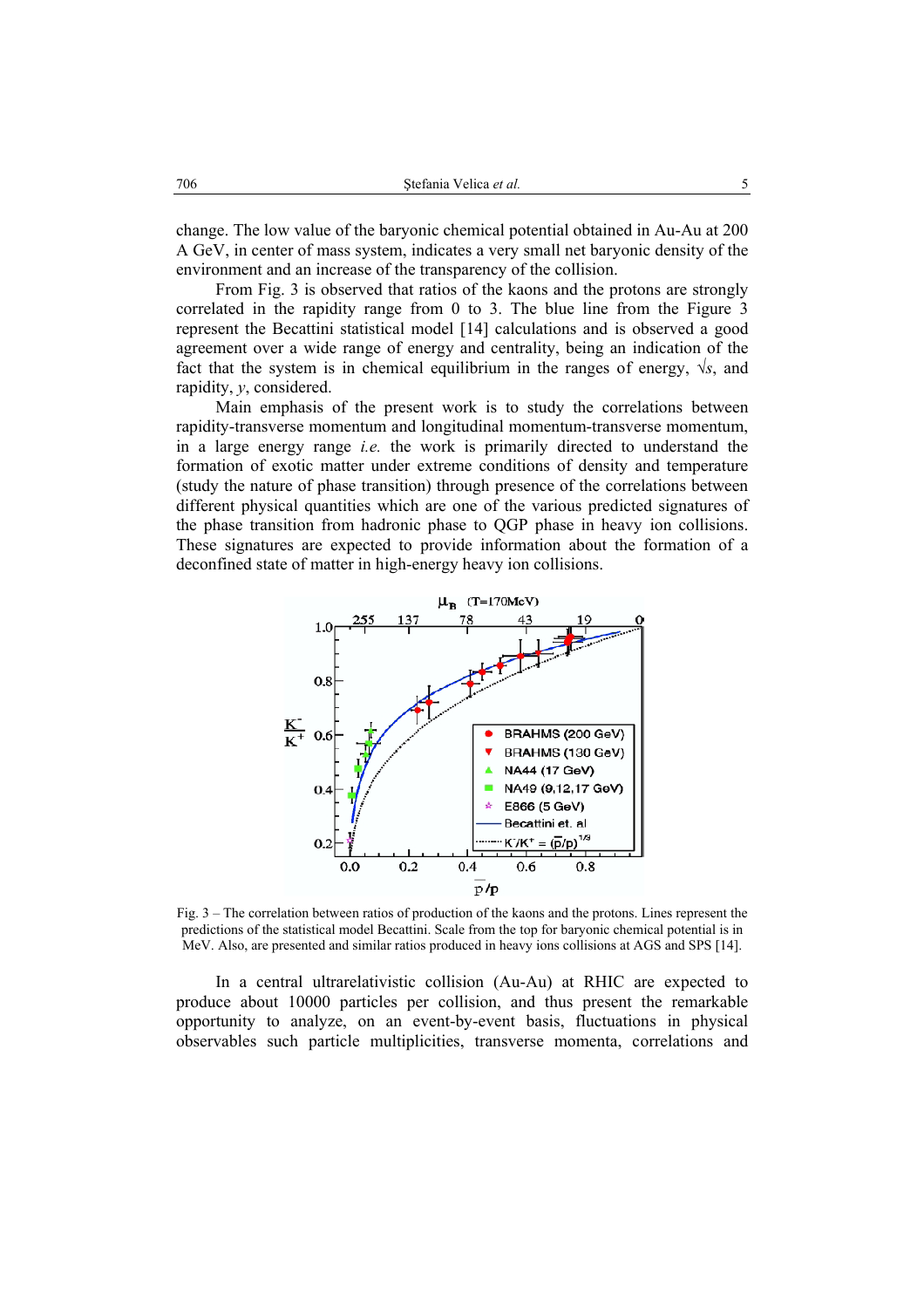ratios. From these global observables (*e.g.* multiplicity of photons, charged particles and transverse energy), one understands the dynamics of particle production and evolution of the system.

 The study of correlations is very informative for relativistic nuclear collisions [15–19]. Many correlation types can be considered. For proving the existence of anomalous states in nuclear matter, unusual correlations between rapidity and transverse momentum should be observed [19, 20].

 Using the usual methods from statistics and probability theory [16, 21, 22], we introduce a linear correlation coefficient for the rapidity and transverse momentum (BRAHMS collaboration) and for the longitudinal and transverse momentum components (SKM 200 collaboration) for all charged particles.

The linear correlation coefficient between two measure, *x* and *y*, is defined by the following relationship [16, 21, 22]:

$$
r = C_{xy} = \frac{\sigma \sigma v(\sigma)}{\sigma_{x}\sigma_{y}},\tag{1}
$$

where  $\text{cov}(\sigma)$  is the covariance,  $\sigma_x$  is the standard deviation for the measure *x*, and  $\sigma_y$  is the standard deviation for the measure *y*.

The covariance can be obtained using the following definition:

$$
cov(\sigma) = \frac{1}{n} \sum_{j=1}^{n} (x_j - \langle x \rangle) (y_j - \langle y \rangle), \tag{2}
$$

with  $\langle x \rangle = \frac{1}{n} \sum_{k=1}^m x_k$  the average of the values of the measure *x*, and  $\langle y \rangle = \frac{1}{n} \sum_{k=1}^{n} p_{Tk}$  the average of the values of the measure *y*. Finally, we can write:

$$
r = C_{xy} = \frac{\sum_{i=1}^{n} (x_i - \langle x \rangle)(y_i - \langle y \rangle)}{\sqrt{\sum_{i=1}^{n} (x_i - \langle x \rangle)^2 \sum_{i=1}^{n} (y_i - \langle y \rangle)^2}}.
$$
(3)

For the experimental values of the correlation coefficient the standard deviation can be estimated using the following relationship:

$$
\sigma_r = \frac{1 - r^2}{n - 1}.\tag{4}
$$

The connection between longitudinal momentum and transverse momentum are reflected by the experimental values of the correlation coefficient. The values are in the range  $[-1, +1]$ . The positive values reflect the direct correlations, and the negative values reflect the anti-correlation between the two momentum components; if the value of the correlation coefficient is 0 there is no correlation between the longitudinal momentum and transverse momentum. The correlation is stronger for experimental values of the correlation in the proximity of  $+1$ , and the anti-correlation is stronger for experimental values of the same coefficient in the proximity of –1.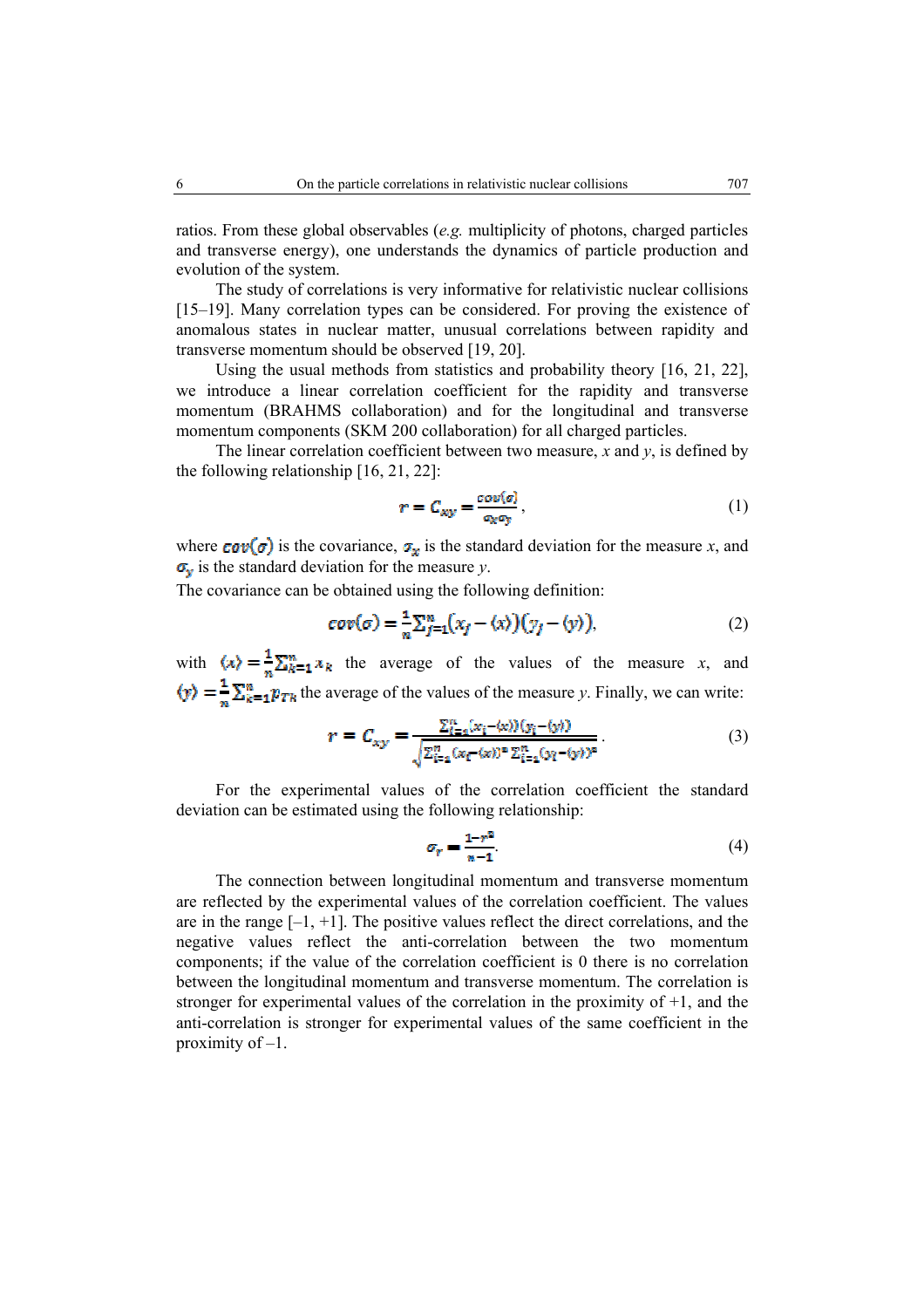In the SKM experiment, at JINR Dubna, for nucleus-nucleus collisions at the incident momentum of 4.5 A GeV/c, were studied linear correlations between  $p_L$ and  $p_T$  momentum components for negative pions, establishing linear correlations between these parameters using the correlation coefficient formula from the relation (3).

The establishment of direct dependencies between the charged hadrons momentum components from an event of a relativistic nuclear collisions is very important because it shows us the conversion mode of the longitudinal momentum into transverse momentum, and highlights a collective behavior of the nuclear matter and, also, of the new nuclear states in nuclear matter at high energies. The observation of a rapidly conversion of the longitudinal momentum in the transverse momentum, resulting from the study of the linear correlations between  $p<sub>L</sub>$  and  $p<sub>T</sub>$ , is an important result relating to the hypothesis of the existence of a local equilibrium in the relativistic nuclear collisions studied.

#### **4. RESULTS**

There are several methods of analyzing fluctuations in order to extract the most interesting dynamical part.

First of them consists of studying global characteristic of produced particles (such as transverse momentum, rapidity, azimuthal angle) and looking for nonstatistical, local peaks or intermittency [23] in such distributions.

The second method, so called event by event analysis is based on the comparison of a given event characteristic (*e.g.* mean transverse momentum per event pr  $K/\pi$  ratio) and looking how it changes from event-to-event. Event-byevent fluctuations are usually pictured as a superposition of statistical fluctuations (connected with the fact that the number of particles in the system is finite) and dynamical (non-statistical) fluctuations – the subject of interest. However, it appeared that other sources can be a possible origin of non-zero dynamical fluctuation, for example two particle correlations. Therefore, many fluctuations measures used in the literature are also called correlations measure due to the fact that they can measure the inter-particle correlations, are not the only source of dynamical fluctuations.

*Table 1*

Correlation coefficient between the longitudinal and transverse momentum components for negative pions obtained in the central nuclear collisions C-C and C-Cu at the incident momentum of 4.5 A GeV/c in the SKM 200 Experiment

| Pioni negativi |         |
|----------------|---------|
| C-C            | $-0.62$ |
| C-Cu           | 0.42    |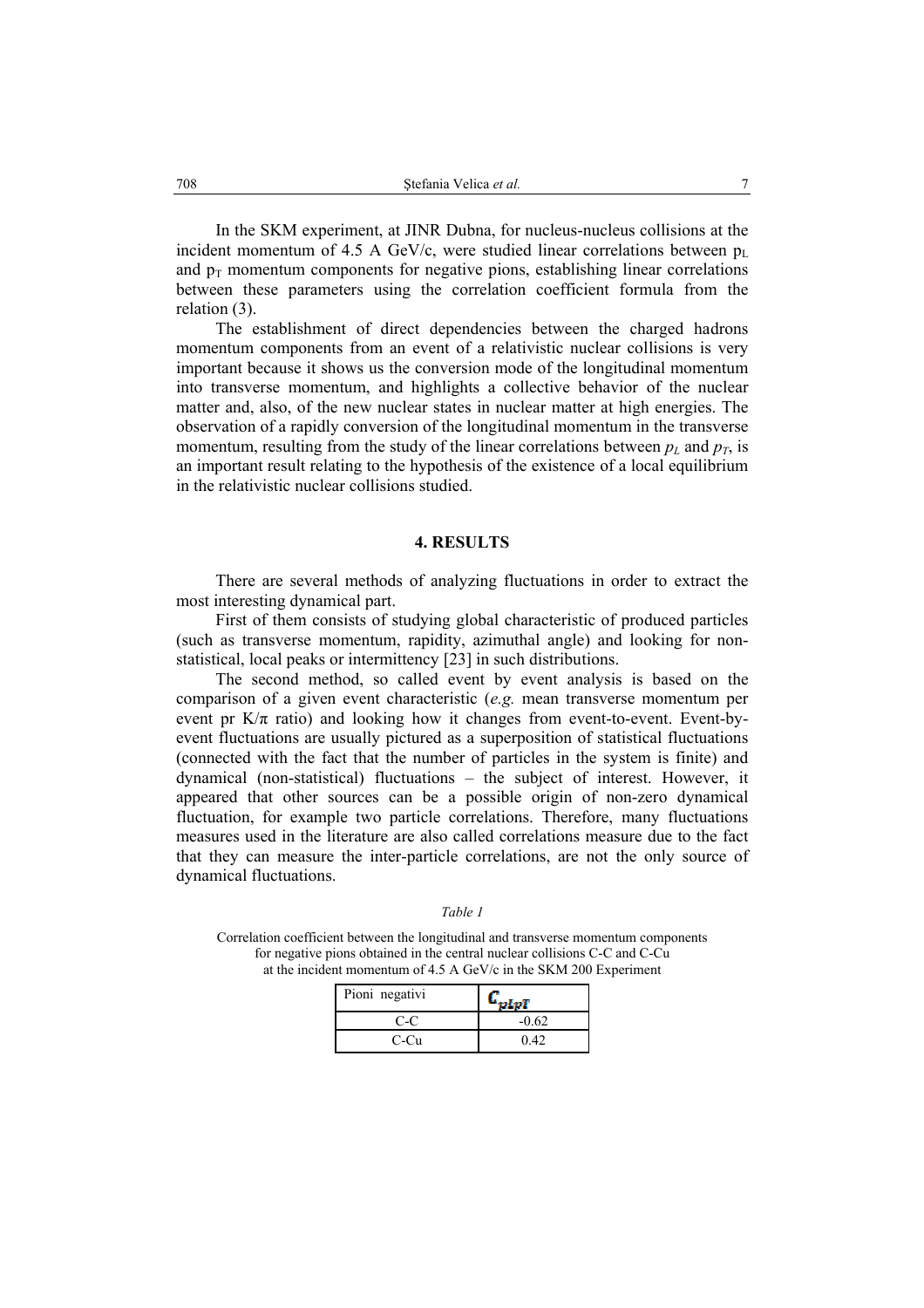Observing the values of the correlation coefficient in the Table 1, for the central nuclear collisions C-C and C-Cu, we can say that the existence of the positive and negative linear correlation for the experimental events show that the negative pions from each event have a collective behavior, thus suggesting the existence of the pions sources in the participating region.



Fig.  $3 -$  The ( $p_L$ ,  $p_T$ ) plane for the central collisions C-C and C-Cu for the SKM 200 collaboration.

As shown in Fig. 4, the  $\langle p_T \rangle$  values are fairly constant in both rapidity and centrality for charged pions.

Figure 5 presents the inverse slope parameters *versus* centrality, for charged pions, and it is clear that she increase with centrality for both PHENIX and SKM 200 experiments.

In Fig. 6 it is shown that the  $\langle p_T \rangle$  increases with particle mass and with centrality, for the charged mesons, in central Au-Au collisions at  $\sqrt{S_{_{NN}}}$  = 62.4 GeV, for different rapidities in the BRAHMS experiment.

In Fig. 7 the average  $p_T$  values show a decrease with rapidity, demonstrating that these observables are strongly correlated.



Fig. 4 – Average transverse momentum  $\langle p_T \rangle$  as a function of the number of participants for negative pions (left), the SKM 200 experiment and for  $\pi^{\pm}$  (right) at the BRAHMS experiment.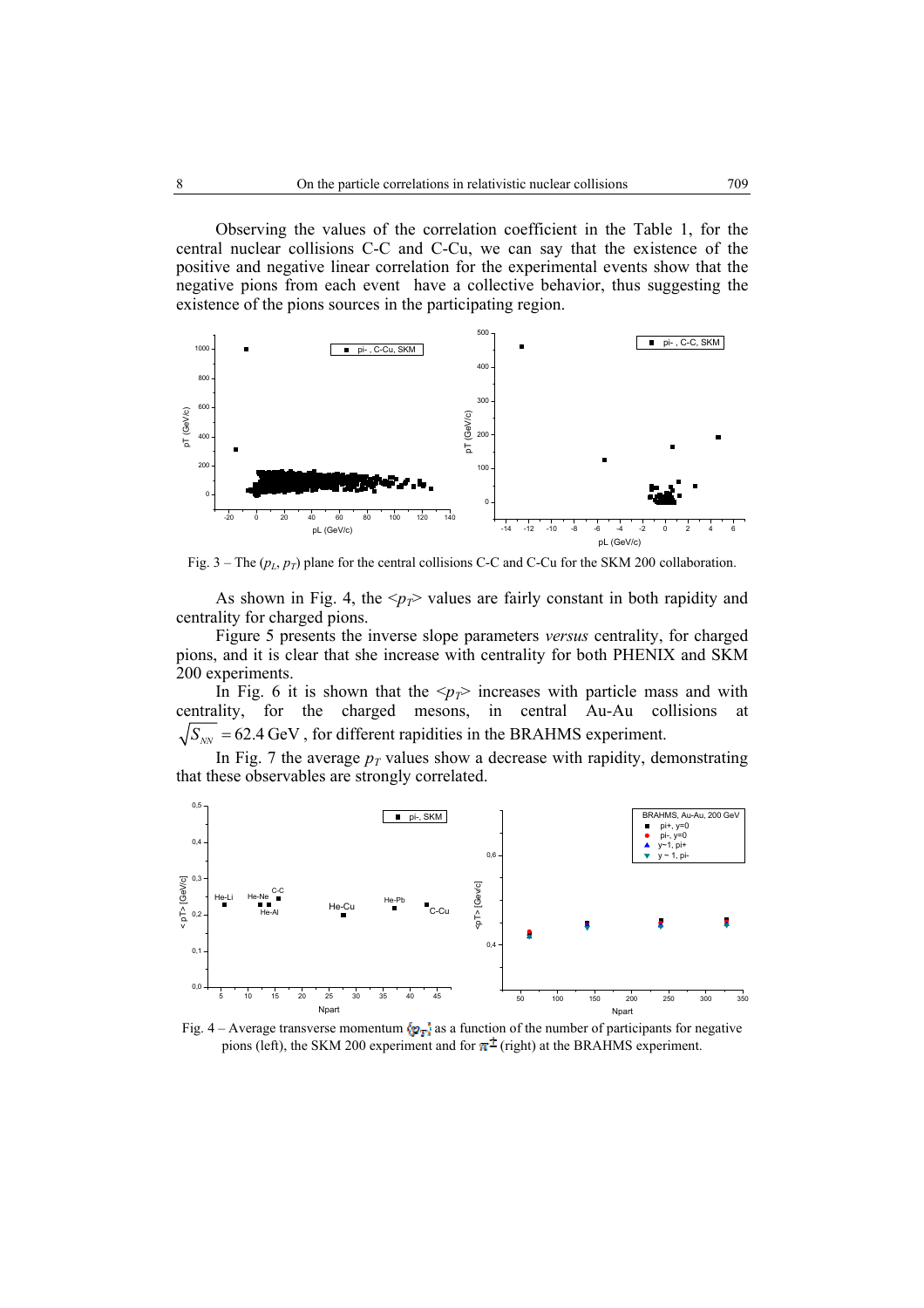



Fig. 5 – The inverse slope parameters *versus* centrality for charged pions, for the PHENIX and SKM 200 experiments.

Fig. 6 – Average transverse momentum  $\langle p_T \rangle$  as a function of the mass of for the charged mesons in central Au-Au collisions at 62.4 GeV, in the BRAHMS experiment.



Fig. 7 – Average transverse momentum  $\langle \mathbf{r}_T \rangle$  as a function of rapidity for the charged pions at different energies from the BRAHMS experiment (left) and  $\langle p_T \rangle$  as function of rapidity for the charged pions and kaons at 62.4 GeV, within the BRAHMS experiment (right).

To have a picture of the results obtained in the study of correlations between longitudinal momentum and transverse momentum of charged hadrons, in Figs. 9, 10, 11 is presented the distribution of the linear correlation coefficient  $C_{\text{plor}}$  for central collisions C-C, C-Cu and He-Cu at incident momentum 4.5 A GeV/c for the experimental events, in the SKM 200 experiment.

From the distribution of the linear correlation coefficient  $C_{pLpT}$  it is observed that the number of events correlated positively with  $C_{pIpT} \ge 0$  is greater than the number of events correlated negatively with  $C_{pLpT} < 0$ .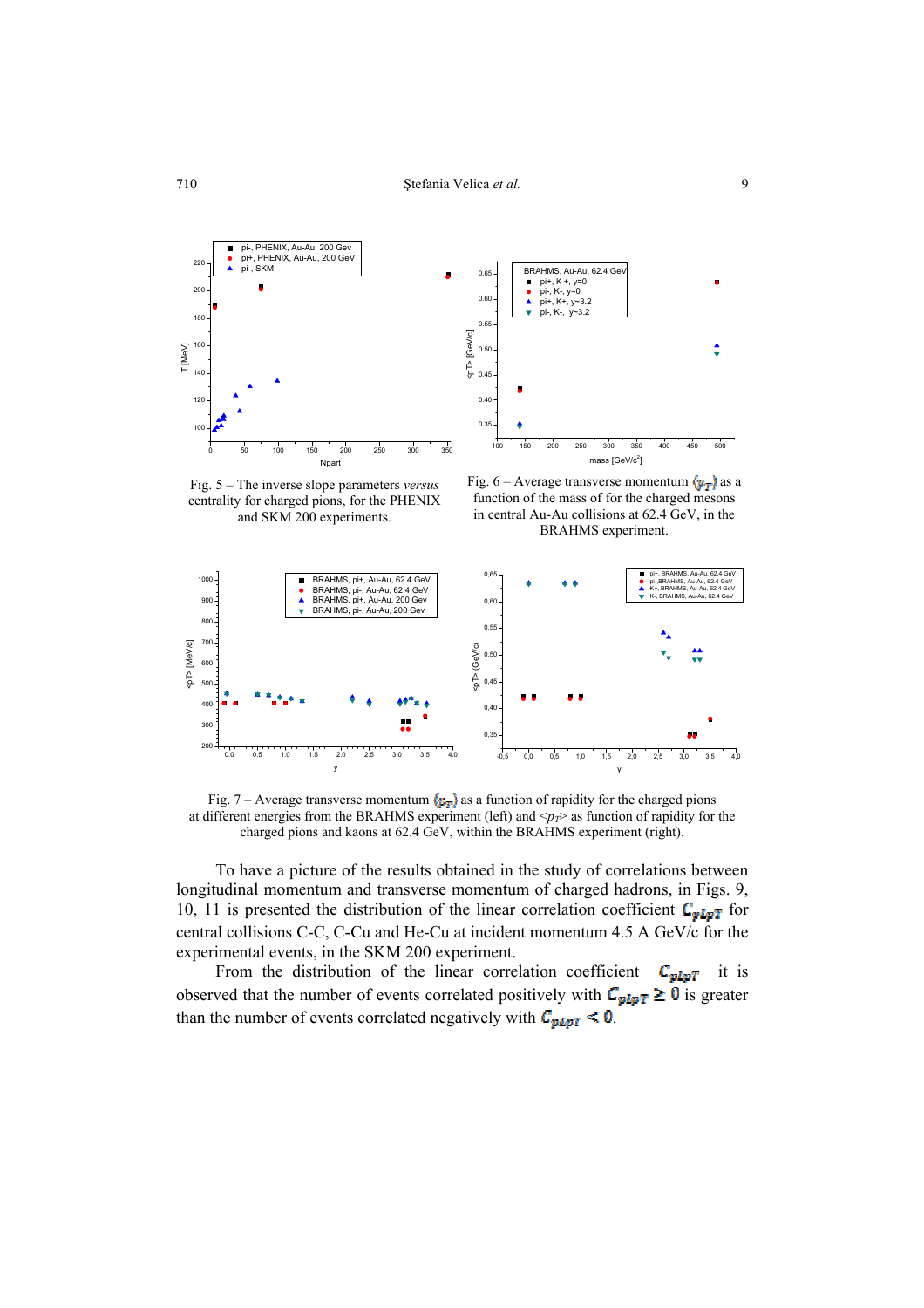

Fig. 8 – Distribution of the average transverse momentum of the event (left picture on the top) for central C-Cu collisions at incident momentum 4.5 A GeV/c, the plane  $(p_L, p_T)$  (right picture on the top) for the central C-Cu collisions, distribution of the linear correlation coefficient  $C_{\mathbf{pLpT}}$  (left picture on the bottom) in central C-Cu collisions, at the SKM 200 collaboration.



Fig. 9 – Distribution of the average transverse momentum of the event (left picture on the top) for central C-C collisions at incident momentum 4.5 A GeV/c, the plane  $(p_L, p_T)$  (right picture on the top) for the central C-C collisions, distribution of the linear correlation coefficient  $\mathcal{C}_{p, l, p, T}$  (left picture on the bottom) in central C-C collisions, at the SKM 200 collaboration.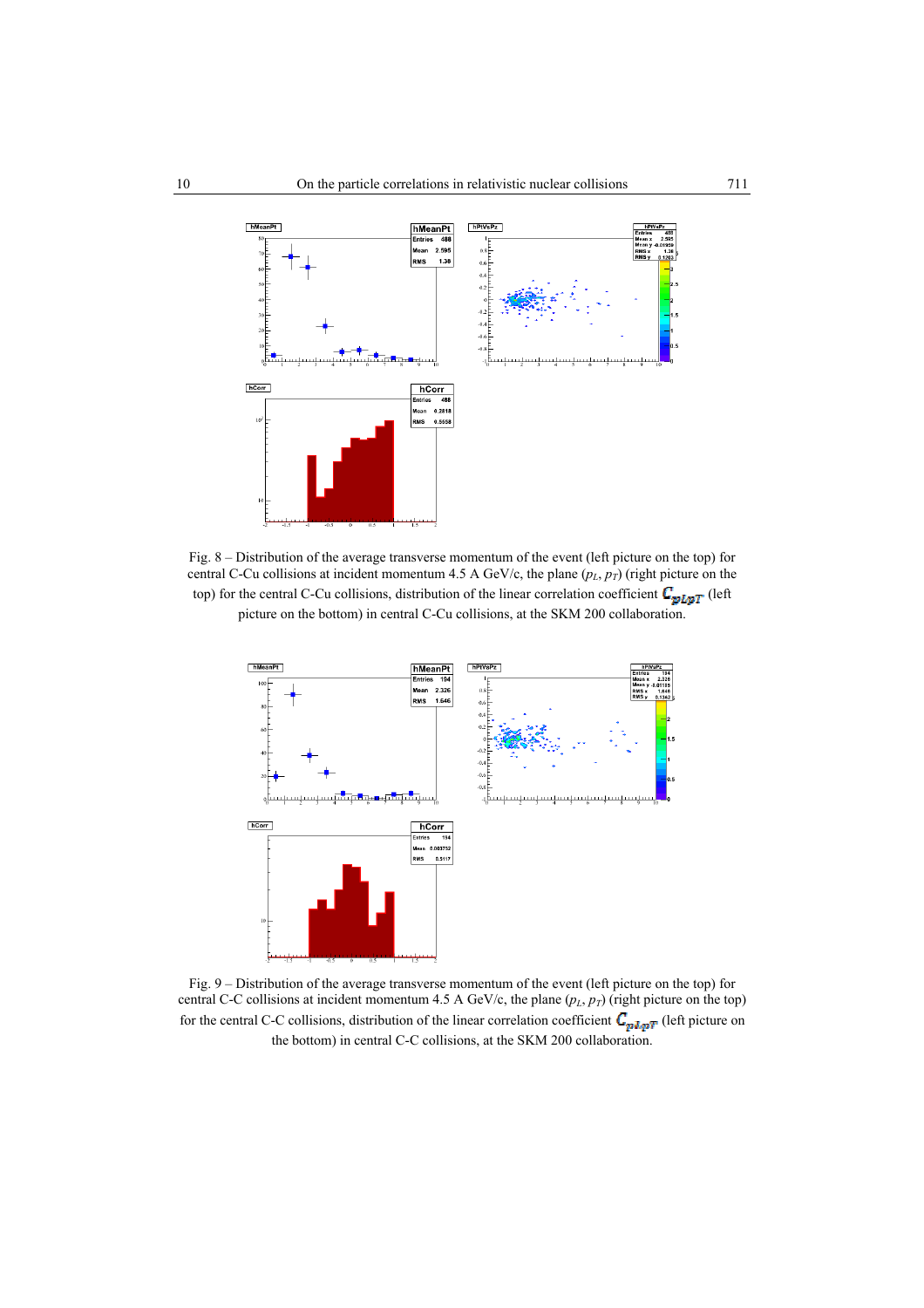

Fig.10 – Distribution of the average transverse momentum of the event (left picture on the top) for central He-Cu collisions at incident momentum 4.5 A GeV/c, the plane  $(p_L, p_T)$  (right picture on the top) for the central He-Cu collisions, distribution of the linear correlation coefficient  $C_{\mathbf{pI},\mathbf{pT}}$  (left picture on the bottom) in central He-Cu collisions, at the SKM 200 collaboration.

Also note that, for the  $C_{pLpT} \ge 0$ , i.e.  $C_{pLpT} < 0$ , there are a large number of experimental events with the linear correlation coefficient  $C_{pLpT} \ge 0.8$ , *i.e.*  $C_{pLpT} < -0.8$ , indicating that there was a significant linear correlation between the longitudinal and the transverse momentum components of the charge hadrons.

Experimental events with the linear correlation coefficient between the longitudinal momentum and the transverse momentum of the charged hadrons  $C_{\text{pLpT}} \geq 0.8$ , are positively correlated, which means that with increase of the longitudinal momentum, there is and an increase of the transverse momentum and vice versa.

Experimental events with the linear correlation coefficient between the longitudinal momentum and the transverse momentum of the charged hadrons  $C_{pIpT}$  < -0.8, are negatively correlated, which means that with increase of the longitudinal momentum, there is a decrease of the transverse momentum and vice versa.

#### **5. CONCLUSIONS**

The study of correlations between transverse momentum and longitudinal momentum did not indicate a significant change in the behavior from the classical expected anti-correlation. In the analysis of the correlation between rapidity and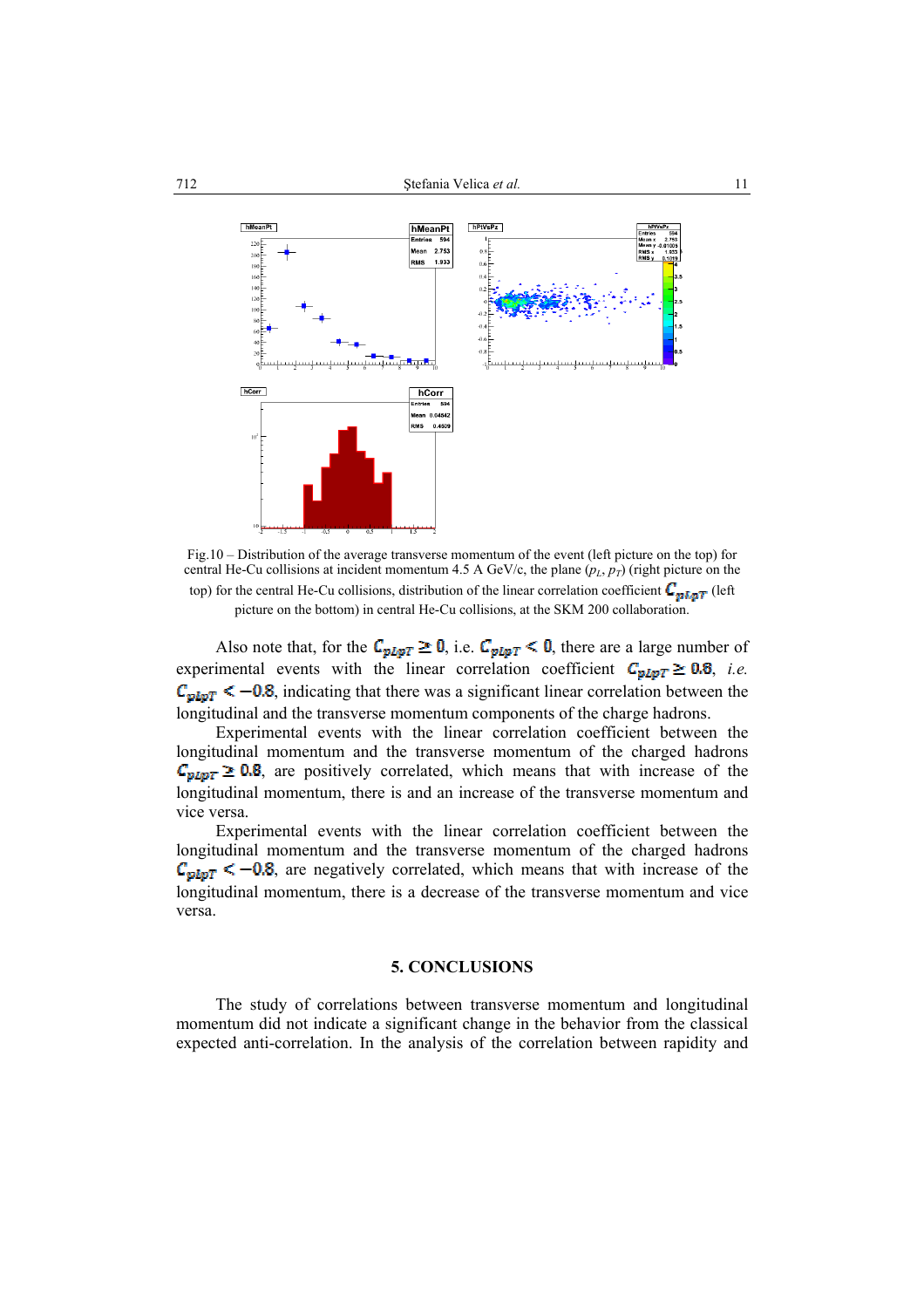average transverse momentum, for the  $\pi^{\pm}$  and  $K^{\pm}$  mesons, the particles detected with the BRAHMS experimental set-up, a regularity in the behaviour of these mesons was observed, under 1.5 GeV/c. It is important to see the modification of the  $\langle p_T \rangle$  for rapidities higher than 3. This behaviour could be associated with the behaviour of the nuclear modification factor in the rapidity ranges:  $y < 2$  and  $y > 2$ . These are determined by the suppression of high transverse momentum. These results confirm the importance of correlations and fluctuations studies for characterization of the different possible phases of the nuclear matter. The obtained results are in good agreement with other experimental results.

Within the SKM 200 collaboration, it has been concluded that the selection of the events which are negatively correlated, from different nuclear collisions, could be an important method to highlight the high-temperature states of the nuclear matter at high energies.

The existence of a large number of particles with correlations between longitudinal and transverse momentum support the hypothesis regarding the presence of the non-equilibrium and pre-equilibrium production mechanisms for some types of particles.

For the positive correlations, the fact that the longitudinal momentum increases with transverse momentum and vice versa, is not normal from the point of view of the kinematics of a nuclear collision, suggesting in this case the existence of the abnormal states in the participating region, and also the existence of non-equilibrium states in the nuclear matter formed at high energies. In the case of the negative correlations,  $p_L$  increase with the decrease of  $p_T$  and vice versa, thus highlighting of some states of pre-equilibrium/equilibrium, taking into account the fact that  $p_L$  and  $p_T$  are the momentum components for each charged hadron from an event.

The number of positively correlated events is greater than the number of negatively correlated events and therefore, we can say that, in the case of nuclear collisions at incident momentum of 4.5 GeV/c, non-equilibrium states predominate in relation to the pre-equilibrium states of nuclear matter formed in these collisions.

 If different mechanisms of particle production, relating to the various degrees of equilibrium, can coexist then is possible the direct observation of the linear correlation between the two components of momentum.

So to highlight the states of the nuclear matter at high energies, with very high temperatures, it is necessary the study of the central nuclear collisions and, especially, of the negatively correlated events from these collisions.

*Acknowledgements*. We gratefully acknowledge support from:

The work of Stefania Velica was supported by the Project POSDRU/6/1.5/S/10, "Projected development and performance in doctoral research of interdisciplinary type ".

The work of Oana Ristea and Catalin Ristea was supported by the strategic grant POSDRU/89/1.5/S /58852, Project "Postdoctoral programme for training scientific researchers", cofinanced by the European Social Found within the Sectorial Operational Program Human Resources Development 2007-2013.